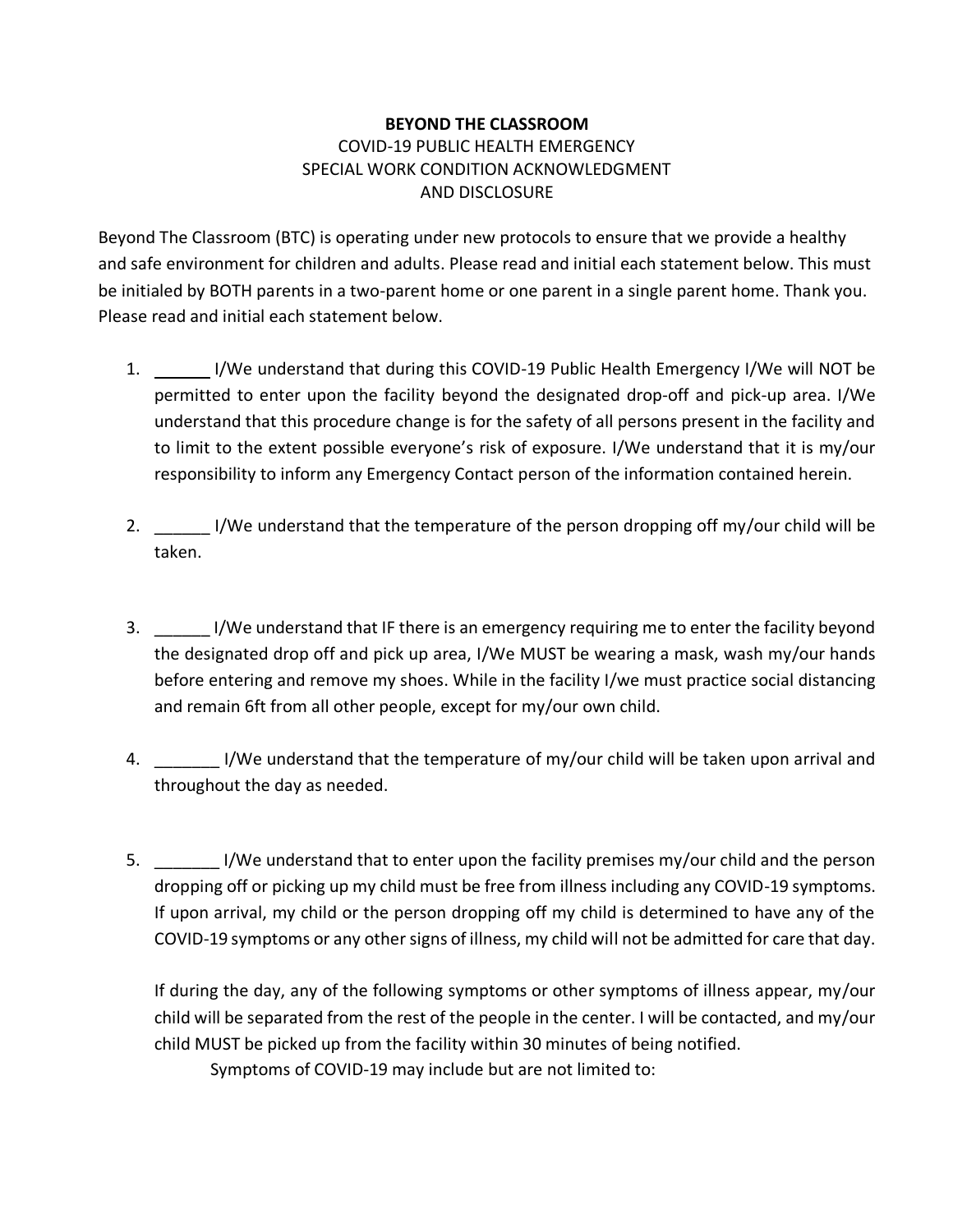- fever of 100.0 degrees Fahrenheit or higher
- dry cough
- Shortness of Breath
- Chills
- Loss of taste or smell
- Sore Throat
- Muscle aches

While we understand that many of these symptoms can also be related to non-COVID-19 related issues we must proceed with an abundance of caution during this Public Health Emergency. These symptoms typically appear 2-7 days after being infected so please take them seriously. The amount of time a child must be excluded from care if they have COVID-19 symptoms or have contracted COVID-19 will be determined by the Department of Public Health and is likely to be 10-14 days, including being 72 hours symptom free without the use of any medications before returning to The Journey Begins.

A child who shows signs of illness that do not seem to be COVID-19 related will be excluded from care and will need to be 72 hours symptoms free without the use of any medications before returning to The Journey Begins.

- 6. I/We understand that all BTC staff will be wearing masks at all times around children.
- 7. I/We understand that the adult dropping off or picking up my child must wear a mask at all times while in the facility and on facility premises.
- 8. I/We understand that I/we will need to limit those dropping off and picking up my child to 3 consistent adults inclusive of my child's parents. All of those adults must be informed and in compliance with the protocols detailed in this document.
- 9. \_\_\_\_\_\_\_ I/We understand that if my/our child is between 3 years of age to 8 years of age, for safety reasons, they are encouraged to wear a mask while at BTC while in the facility and on facility premises.
- 10. I/We understand that my/our child is required to wash their hands (with teacher assistance) using CDC recommended handwashing procedures upon arrival and throughout the day using warm running water and rubbing with soap for at least 20 seconds and/or with childsafe hand sanitizer.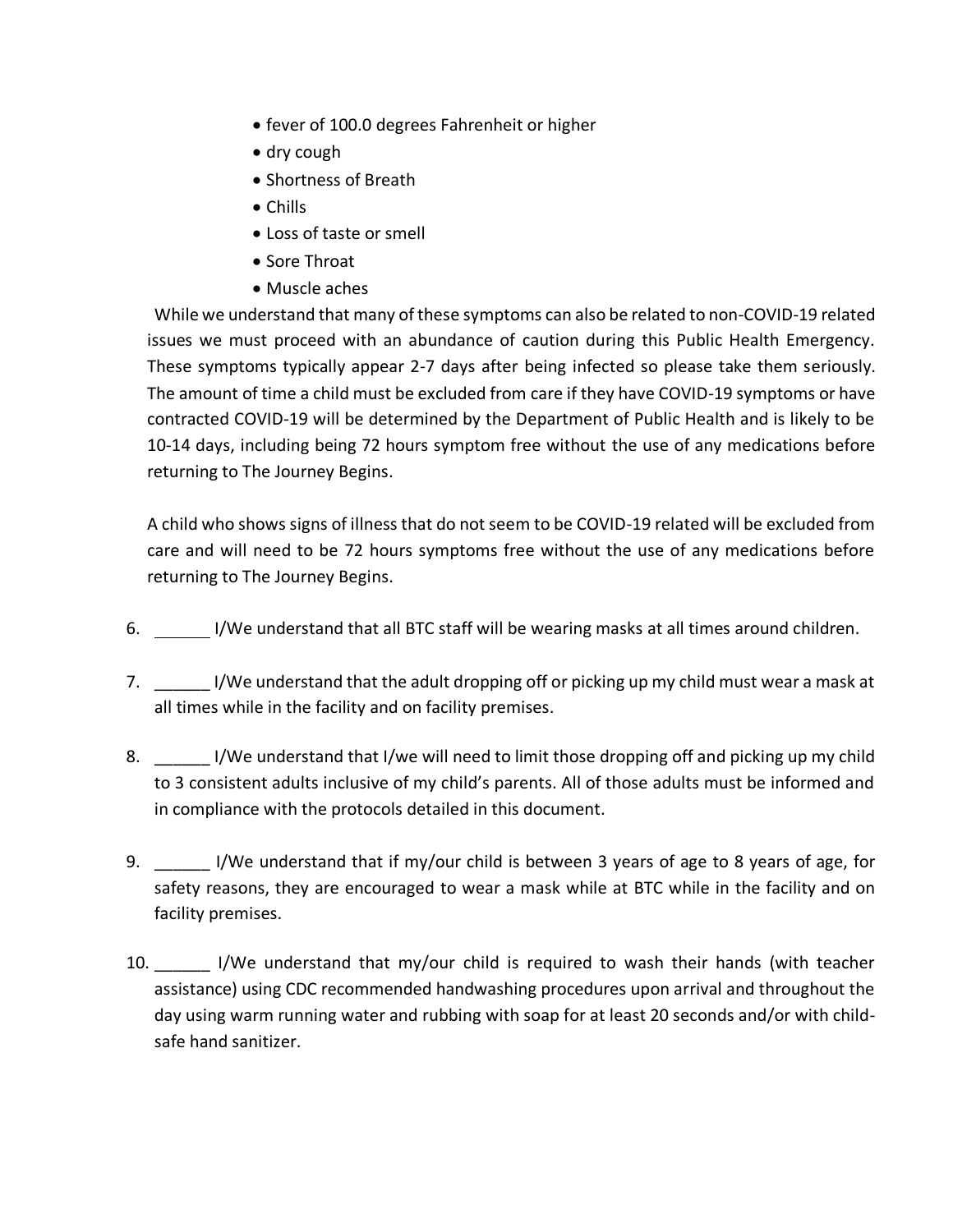- 11. I/We understand that outside of care in order to control my child's exposure in the community, I/We will comply with any and all state, county or local stay-at-home orders, will limit my child's contact outside of care to persons in my household group. I/We will limit my/our child's risk for exposure including wearing a mask (if age applicable and safe) in all public areas and remaining 6ft from all other people.
- 12. \_\_\_\_\_\_My/Our child and I/us WILL NOT go to any gym, movie theater, nail or hair salon, or other community location that is not for the purpose of getting food, medicines, toiletries or other life sustaining necessities **until such time as it is determined by state and local health officials that the COVID-19 related Public Health Orders are lifted.**
- 13. I/We will immediately notify Beyond The Classroom Director if I/we become aware of any person with whom my/our child or I have had contact exhibiting any of the symptoms listed in Number 5 above, is advised to self-isolate, quarantine, or has tested positive, or is presumed positive for COVID-19. Further I/we will immediately notify Beyond The Classroom Director if anyone from my/our place of employment is presumed positive or tests positive for COVID-19 whether or not I have had direct contact with that person.
- 14. I/We agree to notify Beyond The Classroom Director if my/our family travels by plane and I/we agree to quarantine as a family for 14 days before returning to BTC or according to the current public health requirements.
- 15. I/We understand that present in the facility each day my/our child will be in contact with children, families and other employees who are also at risk of community exposure. I/We understand that no list of restrictions, guidelines or practices will remove 100% of the risk of exposure to COVID-19 as the virus can be transmitted by persons who are asymptomatic and before some people show signs of infection. I/We understand that I/we play a crucial role in keeping everyone in the facility safe and reducing the risk of exposure by following the practices outlined herein.
- 16. \_\_\_\_\_\_ I/We understand that regular tuition is due on the first day of the month. I/We will be required to pay my/our full amount due and understand that if the Center must close anytime during the month due to COVID-19, I will not be refunded my tuition. Tuition and requirements will be reviewed and revised on a monthly basis during this Pandemic.

I/We, I/We, and agree in the certify that I/we have read, understand, and agree to comply with the provisions listed herein. I acknowledge that failure to act in accordance with the provisions listed herein, or with any other policy or procedure outlined by Beyond The Classroom will result in the termination of my child's enrollment. In addition, I acknowledge that my child's enrollment